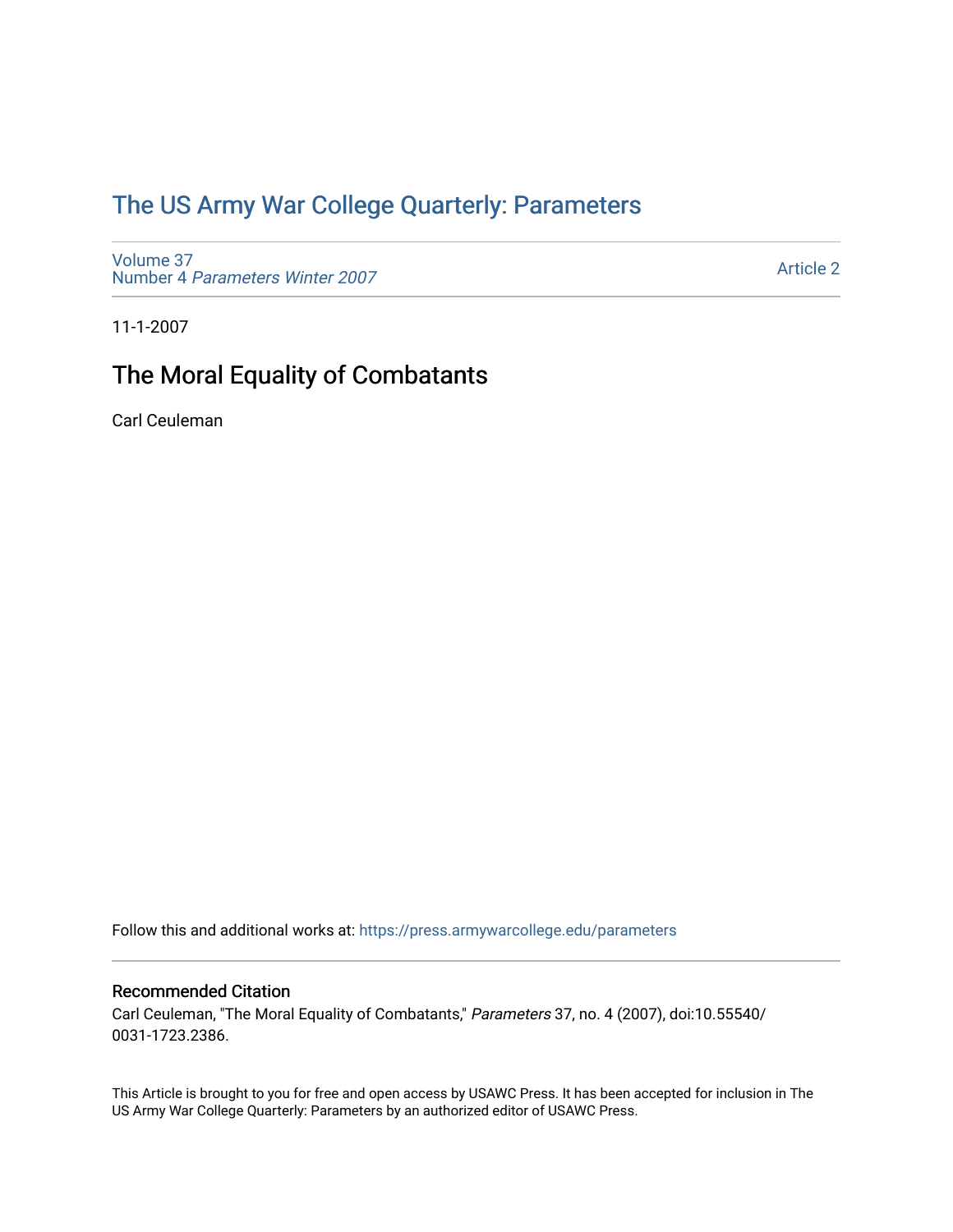# The Moral Equality of Combatants

### CARL CEULEMANS

*© 2007 Carl Ceulemans*

A ccording to the Just War tradition a war can only be just if two sets of principles are satisfied.<sup>1</sup> First there is the *jus ad bellum*. These principles tell ccording to the Just War tradition a war can only be just if two sets of prinus when it is just to start a war. There has to be a good reason or a just cause in order for a war to be morally permissible (self-defense, defense of others, putting a stop to human rights violations). The decision to go to war has to be taken by a legitimate authority. Those who wage war need to be motivated by good intentions (desire to promote a more stable peace). War should not only be a last resort (necessity), it must also offer a reasonable chance of success. Moreover, the good the warring party hopes to obtain should outweigh the evil caused by the war (proportionality). The second set of principles, the *jus in bello* or the right in the war, focuses on the moral constraints that need to be observed during hostilities. Noncombatants must never be the intentional target of military actions (discrimination), and the military utility of a particular act of war has to outweigh the damage it will cause.

It is clear that combatants, whatever side they are on, have a moral and legal obligation to respect the *in bello* principles. This is what ethicists call their *in bello* responsibility. Can combatants be held responsible for participating in an unjust war? Do they, aside from their *in bello* responsibility, have an *ad bellum* responsibility? If so, this would mean that combatants have a duty to judge the justice of the war and refuse to participate in an immoral conflict. Those combatants who would not take such an *ad bellum* responsibility seriously, and simply follow orders, would risk being considered unjust combatants. Anyone who studies the moral and legal reality of warfare will quickly notice that this presumption of military *ad bellum* responsibility is firmly rejected.<sup>2</sup> At the core of the Just War tradition is the fundamental doctrine of the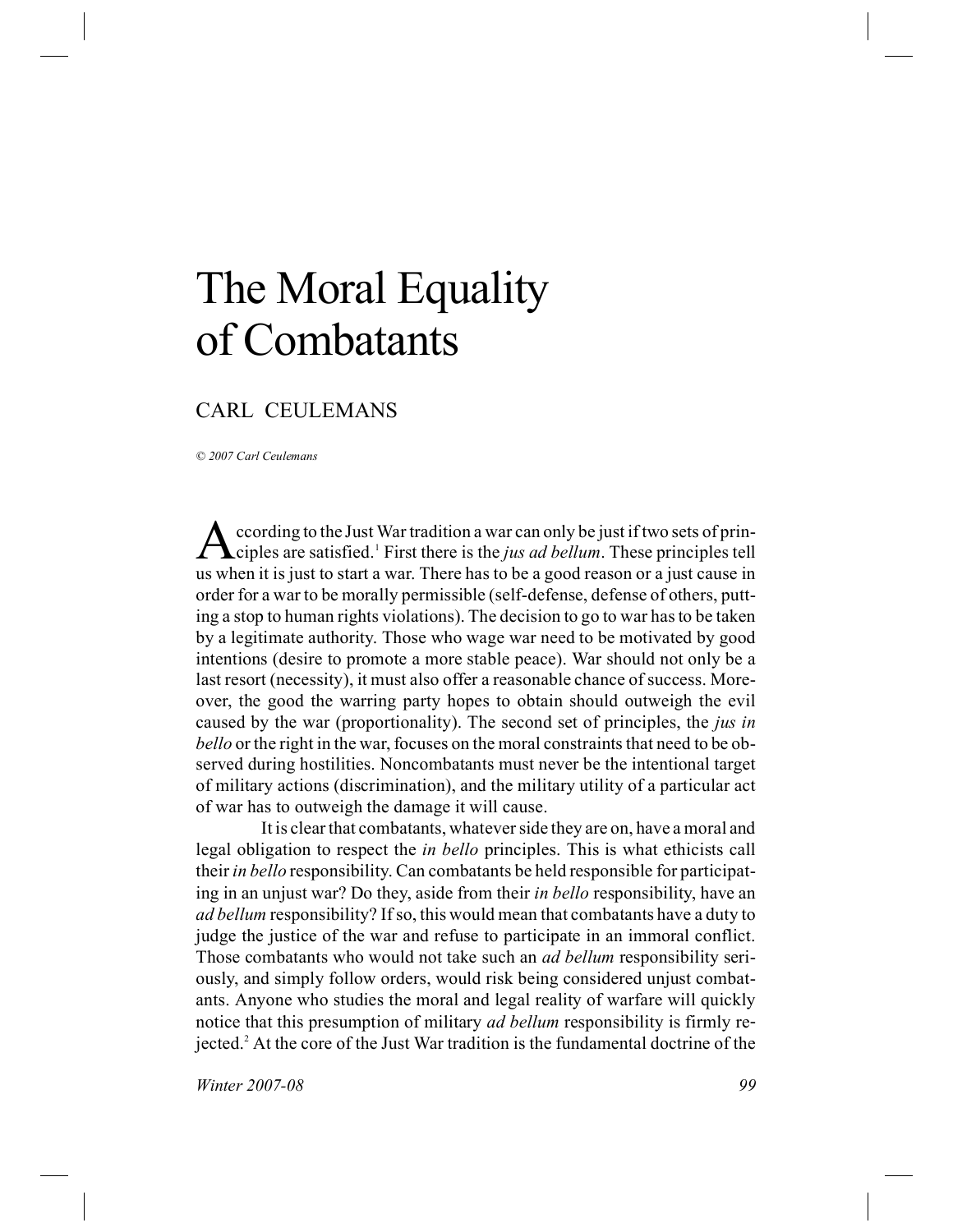moral equality of combatants. Basically this doctrine says that the realm of responsibility of combatants on all sides is equally limited to that of the *jus in bello*. Combatants cannot be held responsible for the just or unjust nature of the war in which they participate. The *ad bellum* responsibility belongs solely to the political decisionmakers.

Despite its basic role in the normative appreciation of war, the doctrine of moral equality of combatants is not beyond dispute. Even Michael Walzer, who is a strong defender of a strict separation between *jus ad bellum* and *jus in bello*, admits that this moral dualism can be somewhat puzzling.<sup>3</sup> It is, after all, far from obvious that the moral status of a combatant in a defensive war is the same as that of a combatant participating in a war of aggression. The former is clearly engaged in a morally legitimate activity (self-defense), whereas the latter is contributing to what most would term a criminal act. So, how can these two be moral equals? Should we not add an *ad bellum* responsibility for combatants? If, as some philosophers and lawyers argue, we decide to hold soldiers responsible in this regard, wouldn't that stop them from participating in wars of aggression?<sup>4</sup>

The objective of this article is to shed light on this problem by answering two questions: (a) What arguments are there to support the traditional position that limits the responsibility of the military to the *jus in bello*? and (b) Can combatants ever be blamed for unjust wars, and if so, under what circumstances?

#### *Military Subordination*

Perhaps the most straightforward reason why the responsibility of the military is limited to the *jus in bello* has to do with the strict military subordination to political authority. Politicians decide to go to war, whereas the military is expected to execute this decision to the best of its ability. This subordinate role does not, however, reduce the military to a mere political instrument that obeys orders without question. Military officers, for instance, have a clear advisory responsibility to the political authority.<sup>5</sup> They have to be able to inform the political decisionmakers on the military needs of the state. This may include information on the external security threats and the military options available.

Second, military subordination does not imply that those who operate within the military should stop exercising their moral autonomy. The execution

Carl Ceulemans holds a Ph.D. in political science from the Vrije Universiteit in Brussels. He teaches in the Department of Behavioral Sciences and holds a Chair of Philosophy at the Royal Military Academy. His fields of research include military ethics and social and political philosophy. He is author of *Reluctant Justice: A Just-War Analysis of the International Use of Force in the Former Yugoslavia (1991-1995)* and co-author of *Moral Constraints on War*: *Principles and Cases*.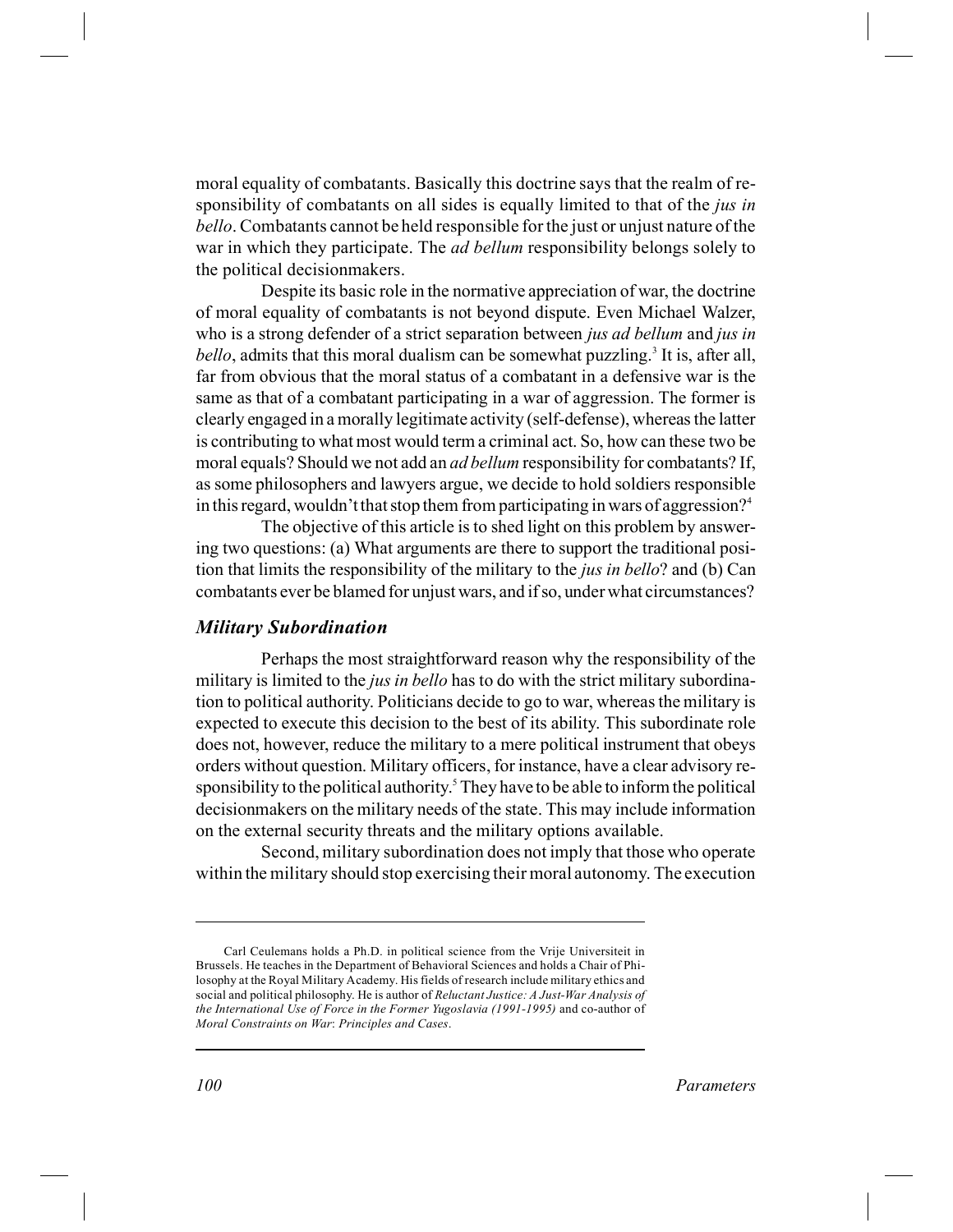of political orders which would almost certainly lead to war crimes requires refusal. This obligation to disobey illegal and immoral orders might in some cases even put the military in a position where it refuses to go to war. Suppose a government wants to start a war against a neighboring country with the sole objective of ethnically cleansing parts of that nation. The fact that this war cannot be fought without committing serious violations of the *jus in bello* makes it clear that those who are asked to fight the war have good reasons to refuse. Participating in such a war would most certainly turn participants—officers and soldiers—into war criminals. It would be a mistake, however, to deduce from this particular example that the military inherently possesses an *ad bellum* responsibility. The example is not about military judging the war based on the *ad bellum* principles. The right or even the duty not to go to war in this particular example is the direct consequence of the proper exercise of the *in bello* responsibility. In other words, an *in bello* judgment is applicable with some serious *ad bellum* implications. It should also be clear from the example that a similar *in bello* judgment will not automatically result in a total refusal to go to war. If, for instance, the ethnic cleansing is only a small part of the overall war objective, there can no longer be, so it would seem, a reason not to go to war. In this case only the orders that are specifically linked to the execution of the ethnic cleansing policy should be refused.

Imagine that country A starts an unjust war—a war of aggression against country B. Suppose also that this unjust war can be fought according to the *jus in bello*. The realization of A's war objectives does not require its combatants to commit war crimes or crimes against humanity. What prevents us from considering A's soldiers as unjust combatants is the idea that they, just as B's soldiers, follow political orders. They do what they have to do as public agents responsible for the defense of their political community. But, one might ask, why is this the case? The focus of this article will be on one particular argument responding to that question, political legitimacy.

The military obligation to obey political orders derives from the fact that those who give the orders are the ones with the legitimate authority to do so. In pre-modern societies the question of political legitimacy was often based on the principle of the Divine Right of Kings. The king or prince was seen as the representative of God on earth and therefore possessed the authority to rule. In modern societies the political legitimacy is no longer based on the Divine Right of Kings, but on the sovereignty of the people. Governments obtain, based on some social contract, the authority to organize society. Citizens promise to obey the rules of the political community in exchange for a life in a secure and just society. So when, in a liberal democracy, a government wants to take the nation to war, it cannot do so on its own, but requires democratic approval. This specific condition of democratic control is even more essential when it comes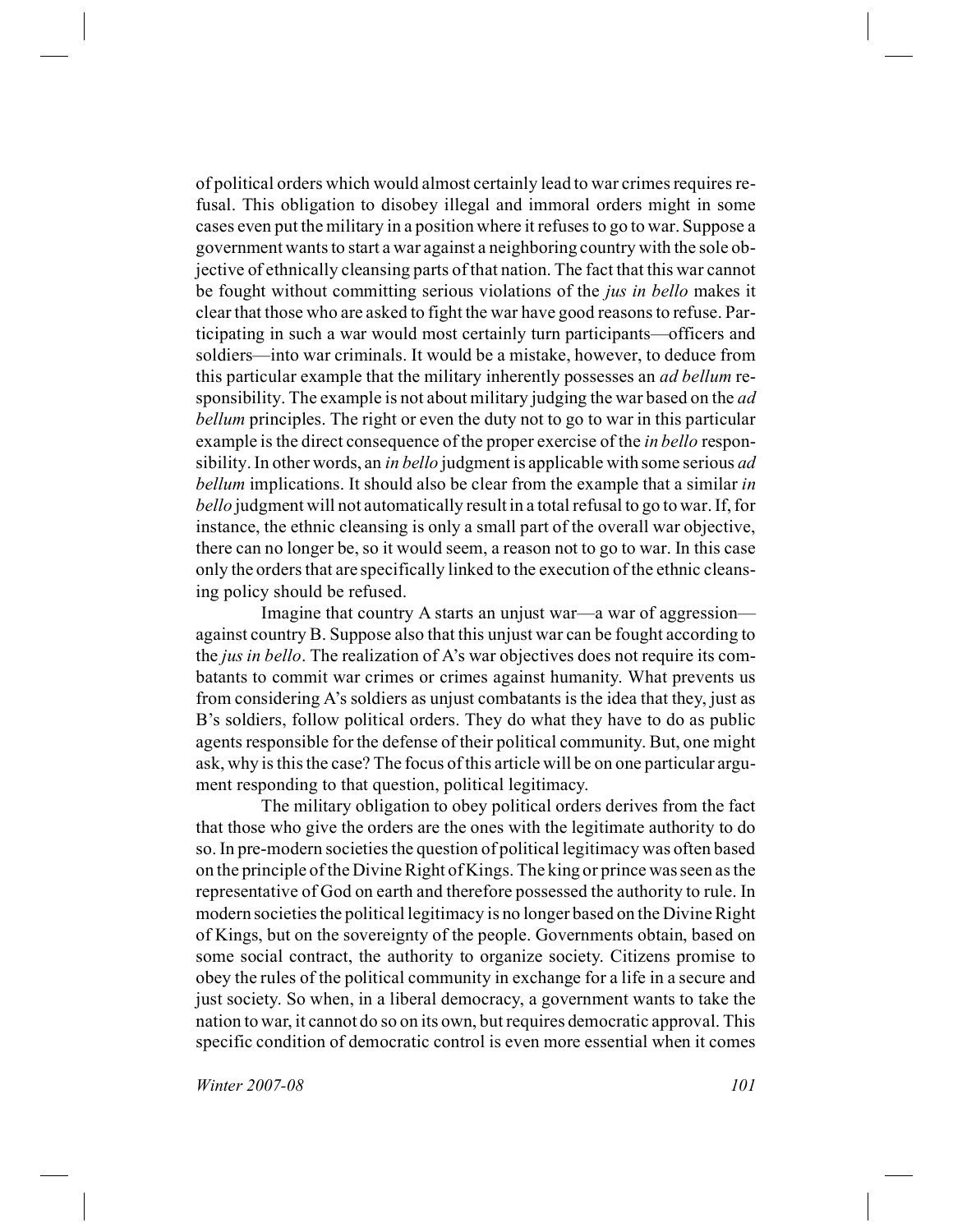to the use of military force, given the far-reaching consequences of warfare. From that same perspective, a government will be held accountable for the way it manages the war. If the military were permitted to question the legitimacy of a duly executed decision to go to war, it would be engaged in an activity for which it has no authority. Instead of a purely advisory function, the military would in this case acquire a final say on the matter of the use of military force. Needless to say this is not a legitimate role for the military.

The argument so far goes as follows: In a war the combatants on both sides are to be considered as moral equals because they are both subordinate to their respective political authorities. The military has a duty to execute political orders—always operating under the assumption that these orders do not entail violations of the *jus in bello*—because the politicians who issue these orders have the authority to do so. What happens then if, for one reason or other, the necessary condition of political legitimacy is not satisfied? How would this influence the moral equality of combatants? In an attempt to analyze this specific example, we have presented two distinct scenarios: one in which the combatants have to deal with an unjust government, and another where the combatants are asked to serve a just government in its initiation of an unjust war.

#### *Serving an Unjust Government*

In the first scenario, the political regime of one of the parties enjoys little or no legitimacy. Let's say this party is a dictatorial regime that acts in a very oppressive manner toward its population (Nazi Germany). All wars, offensive or defensive, that this kind of regime initiates would be considered unjust. The military ordered to fight these wars will have to engage in clearly immoral activities. Those who knowingly and willingly participate in the planning or execution of the unjust regime's immoral policies are without doubt unjust combatants. Think about some high-ranking officers, soldiers who may serve in the protection forces of the regime (SS troops in Nazi Germany or Saddam's Republican Guard), or members of the secret services.

The same conclusion is perhaps less obvious when alluding to the category of the military who knowingly fight for an unjust regime, because they lack the moral courage to refuse out of fear. It can be argued that the individual military members in this category also have to be considered unjust combatants. The doctrine of the "double effect" illustrates why this is the case. This doctrine says that it is justified to execute an action the performance of which is known to have good and bad consequence, if and only if: (a) the good consequence is the desired objective, and the bad one is a regrettable side-effect, (b) the good consequence outweighs the bad one (proportionality), (c) the good consequence cannot be obtained without the bad one (necessity), and (d) the bringing about of the bad consequence is not a means in order to obtain the good one.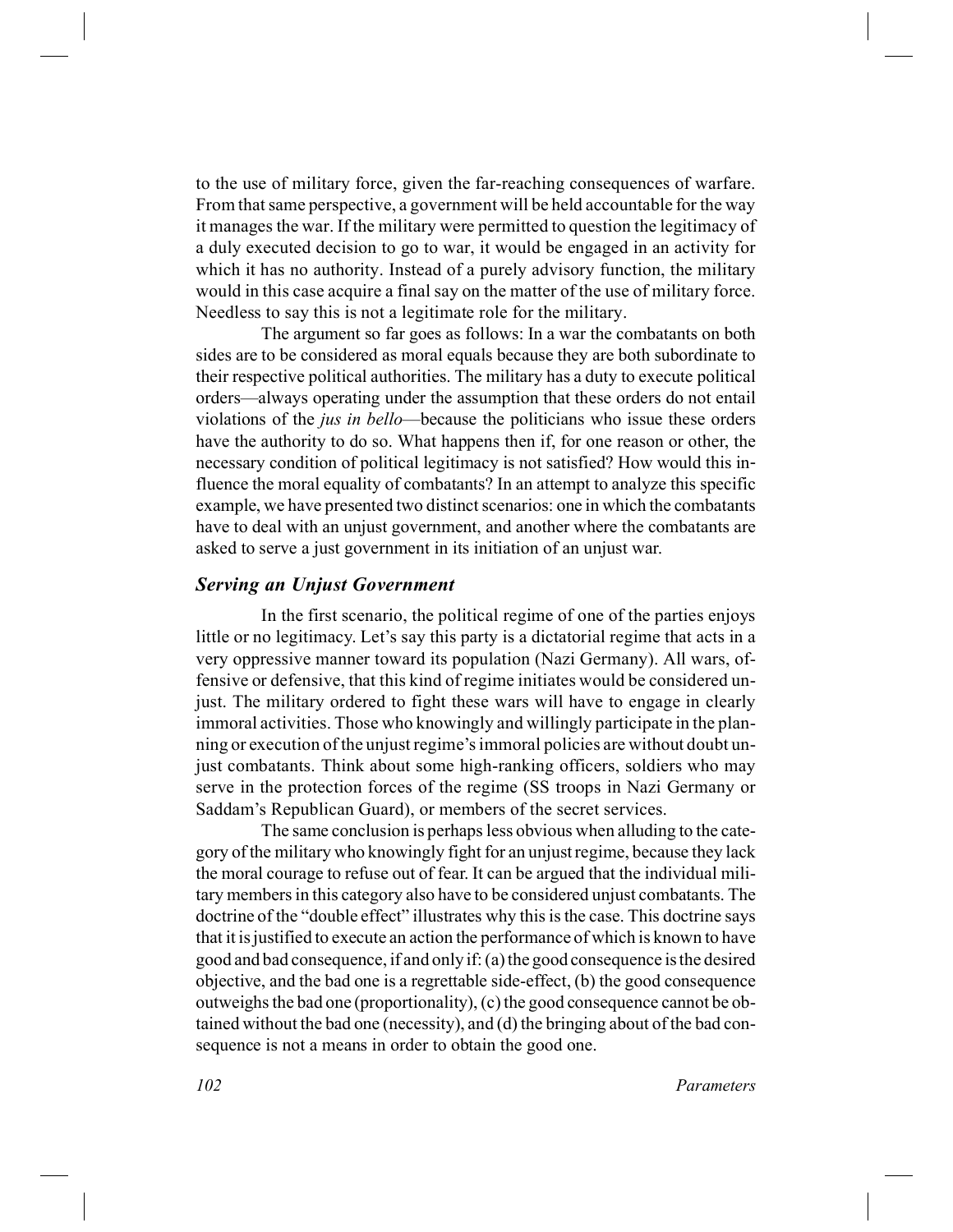How does this doctrine demonstrate combatants are in fact unjust combatants? We are examining the actions of individuals who know that participating in a war of an unjust regime has a double consequence: one good and one bad. The good consequence relates to the fact that the military members are minimizing the risk to their life and the lives of their families. As long as they follow orders, they and their families will not be threatened or harmed. The bad consequence is that they are: (a) contributing to the survival of an immoral regime, and (b) contributing to the suffering and death of those who justly fight or resist this regime. If one were to assume that the persons belonging to this category participate in such wars because they are under severe duress, we can safely say that the first requirement of the double effect doctrine is satisfied. Indeed, what these individuals desire to obtain is the good consequence, not the bad one.

Furthermore, assume that the state or political authority we are examining is an all-knowing and all-seeing Big Brother-like regime; the necessity condition will have also been satisfied because it will not be possible to obtain the good consequence without the bad one. One cannot refuse to participate in this regime's wars without seriously jeopardizing one's life and family. Refusal would be possible, however, when operating within an unjust regime having less control. Members of the military might in that case try to escape in order to avoid participating in the regime's war. Or they might participate without completely fulfilling their combatant duties, thereby undermining combat effectiveness. So, the weaker the regime, the more likely it is to achieve the good consequence without the bad. This can also mean that under these circumstances the necessity requirement will not be satisfied.

The final two double effect conditions are even more problematic. Reducing the risks for combatants and their families can never outweigh the harm that will be caused by the continuing existence of the unjust regime (proportionality). Even more troubling is the fact that the combatants belonging to the previously mentioned category may be willing to engage in unjust wars resulting in death and destruction, in an attempt to avoid jeopardizing their lives or the lives of their families. In an effort to obtain a good outcome (minimizing their own risks), they are prepared to perform a bad act (participating in an unjust war). The double effect doctrine explicitly forbids this type of behavior. There is of course a fundamental difference between these unjust combatants and those who willingly participate in the wars of an unjust regime. Actions of the former are immoral, but the latter are not to be blamed because of the specific circumstances associated with severe duress.<sup>6</sup>

Imagine the members of the military were subjected to extreme indoctrination to the point they could no longer be considered responsible moral agents. They have then been turned into some kind of military automaton comparable to moral philosopher Jeff McMahan's "implacable pursuer."<sup>7</sup>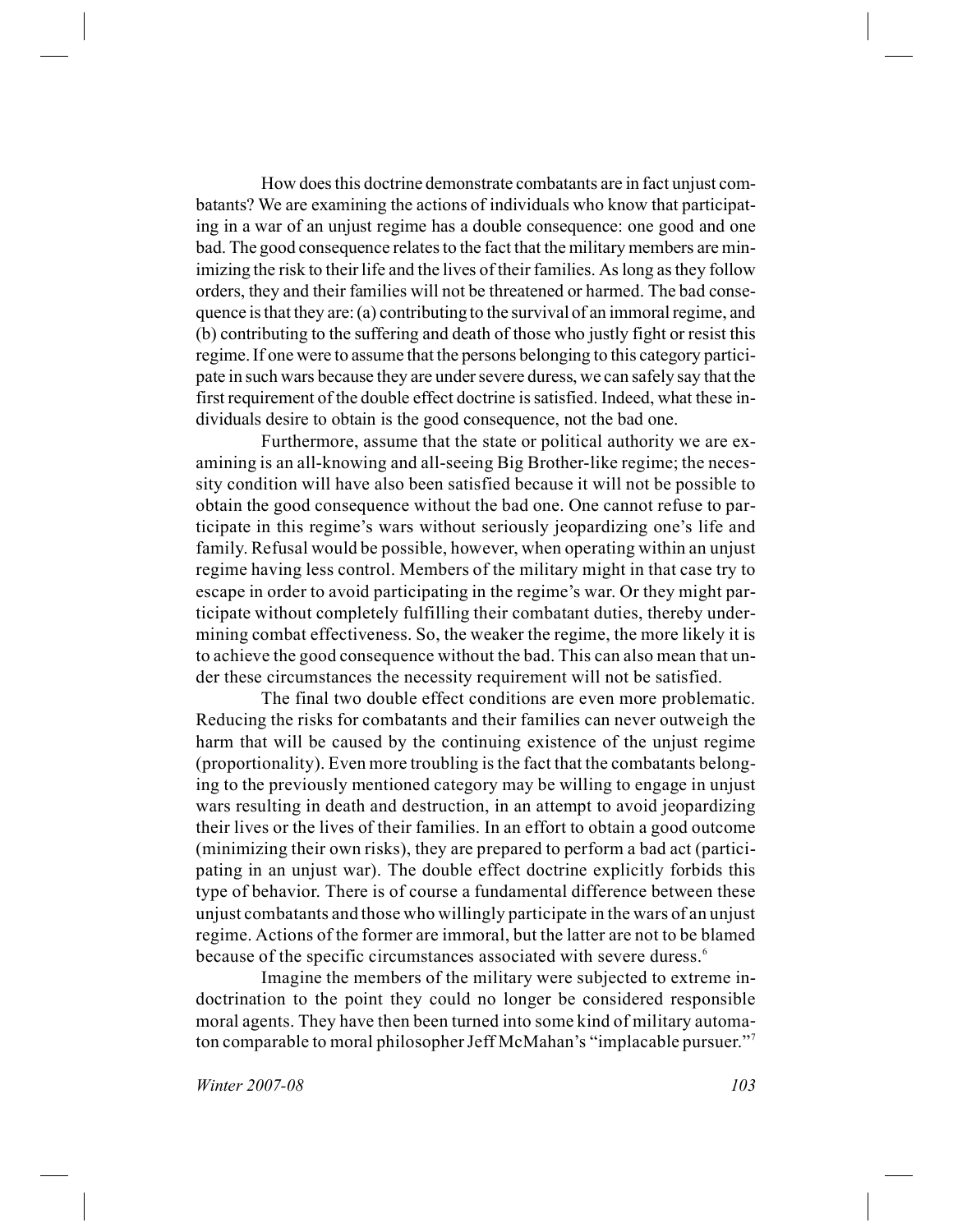As the implacable pursuer, soldiers are programmed to act as relentless and ruthless killing machines. They will stop at nothing in the pursuit of their objective, the elimination of their opponents. Political and military orders are executed without hesitation or reservation. This not only means that it will be impossible for the individual combatant to acquire an *ad bellum* responsibility. It will also not be possible for those individuals to act responsibly in the domain of the *jus in bello*. Because these military members cannot exercise their moral autonomy, it no longer makes sense to categorize them as just or unjust combatants. They have simply become amoral combatants.

We have considered three categories of military participants: the conscious and willing accomplices of the unjust regime, the soldier who is under extreme duress, and the military automaton. In each case we examined whether we were dealing with a just or unjust combatant. Is it then possible to formulate a situation where combatants who are not reduced to military automatons cannot be held responsible for taking part in the regime's unjust wars, and where it is no longer meaningful to talk about just and unjust combatants? The obvious answer to this rhetorical query is yes. Think of a totalitarian society where young children are selected and trained to be soldiers. Asociety where the military is never permitted to interact with civilians. During their education and training in this isolated environment the children are taught the virtues of the society that they will serve. One may assume that some kind of false consciousness is being forced upon them regarding the true nature of the political context in which they will be expected to serve. Because these children have no access to other sources of information, they have no way of knowing the truth about the regime. Due to the fact that they are convinced of the just nature of their society, they will not have any reason to doubt the legitimacy of its wars. In such an instance their invincible ignorance prevents them from acquiring a military *ad bellum* responsibility and from being labeled as just or unjust combatants.

In reality such a scenario is not very likely. No unjust regime is so powerful or inventive that it can hide its true nature all of the time. Of course, there will inevitably be citizens who will turn a blind eye when confronted with a regime's immoral policies. These individuals pretend not to notice or care. There are several explanations for this attitude of denial. There is the fear of becoming one of the regime's victims, the anxiety associated with losing certain advantages (power, wealth, opportunities, and positions). There is no reason to believe that members of the military would be immune to this kind of logic. It goes without saying that those who are unable to invoke invincible ignorance cannot escape their military *ad bellum* responsibility. We have already examined the case of military members acting under severe duress. Those who turn a blind eye out of fear of losing their privileges also revert to the status of unjust combatants. They knowingly—although they may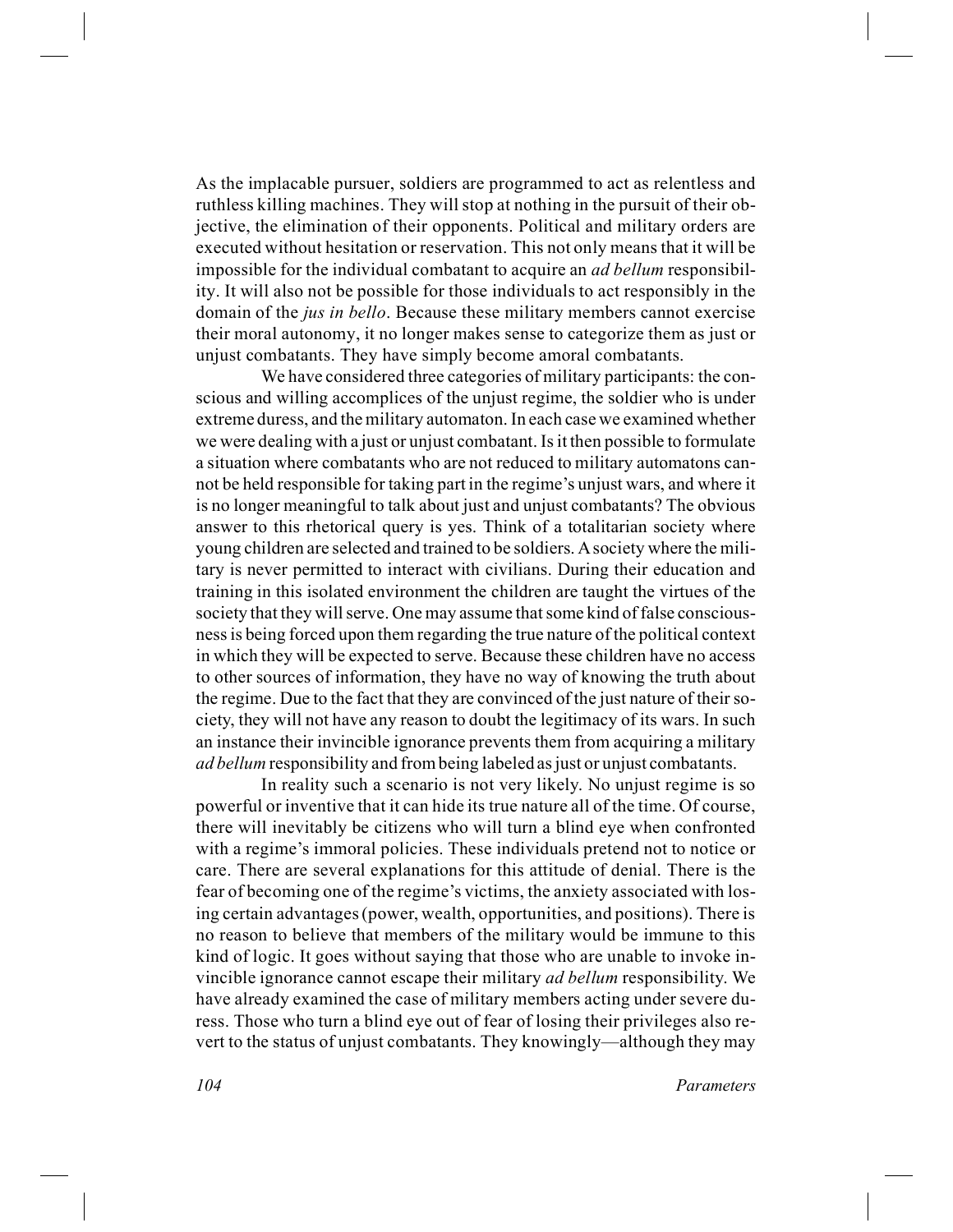pretend otherwise—contribute to the continuing existence of an immoral regime by their participation in its unjust war.

#### *Serving a Just Government in an Unjust War*

In our second scenario, the conflict party enjoys an important degree of political legitimacy. Its institutions are just in the sense they reflect the basic political values shared by its citizens (a constitutional democracy). Given the degree of moral authority, the military members of this regime have a strict obligation to follow orders. This also means that the soldiers' responsibility is limited to the *jus in bello*. As they have no reason to question the legitimacy of the regime they serve, there can be no presumption of military *ad bellum* responsibility. Imagine a situation where a just government decides to initiate an unjust war. What impact will this have on the soldiers' moral status? Can soldiers be held responsible for taking part in such a war, or will they continue to enjoy the protection offered by the duty to obey a legitimate authority? In an attempt to resolve this conundrum we need to answer two questions: (a) How does the initiation of an unjust war affect the legitimate nature of a government? and (b) How would such a war affect the moral status of the government's military?

According to the Just War theory, the initiation of a war is unjust when at least one of the *ad bellum* principles is not respected. If someone wants to understand how failure to meet the *jus ad bellum* can affect the legitimacy of a just government, they need to analyze the basic philosophy underpinning the Just War theory. Within the tradition of Just War the use of force is considered an evil to be avoided whenever possible. The duty to "do no harm" can only be overridden in specific circumstances.<sup>8</sup> The *jus ad bellum* theory offers the political decisionmakers a deliberation instrument to be utilized in determining when the use of force is morally appropriate.<sup>9</sup> Disregard for the moral wisdom inherent in *jus ad bellum* will not only lead to unnecessary harm for the opponent, but also may result in unnecessary harm for one's own political community. It is this unwarranted risk to citizens and their liberties presented by unjust wars that may also result in the loss of the just government's legitimacy. Citizens in a liberal society, for instance, may only engage in war when its object is to protect their basic freedoms and democratic institutions. Wars initiated for other purposes, such as the gaining of economic wealth or natural resources or to garner power and empire, will be labeled unjust.<sup>10</sup> The same goes for wars that may become disproportional or that have no real prospect for success. Politicians who rush to war without any attempt to utilize less harmful means are not serving their society's common good. An even greater threat to the legitimacy of a particular government is the decision to go to war without initiating proper procedures.

Establishing how the decision to initiate an unjust war impacts the political legitimacy of a just government is one thing, but it is quite another to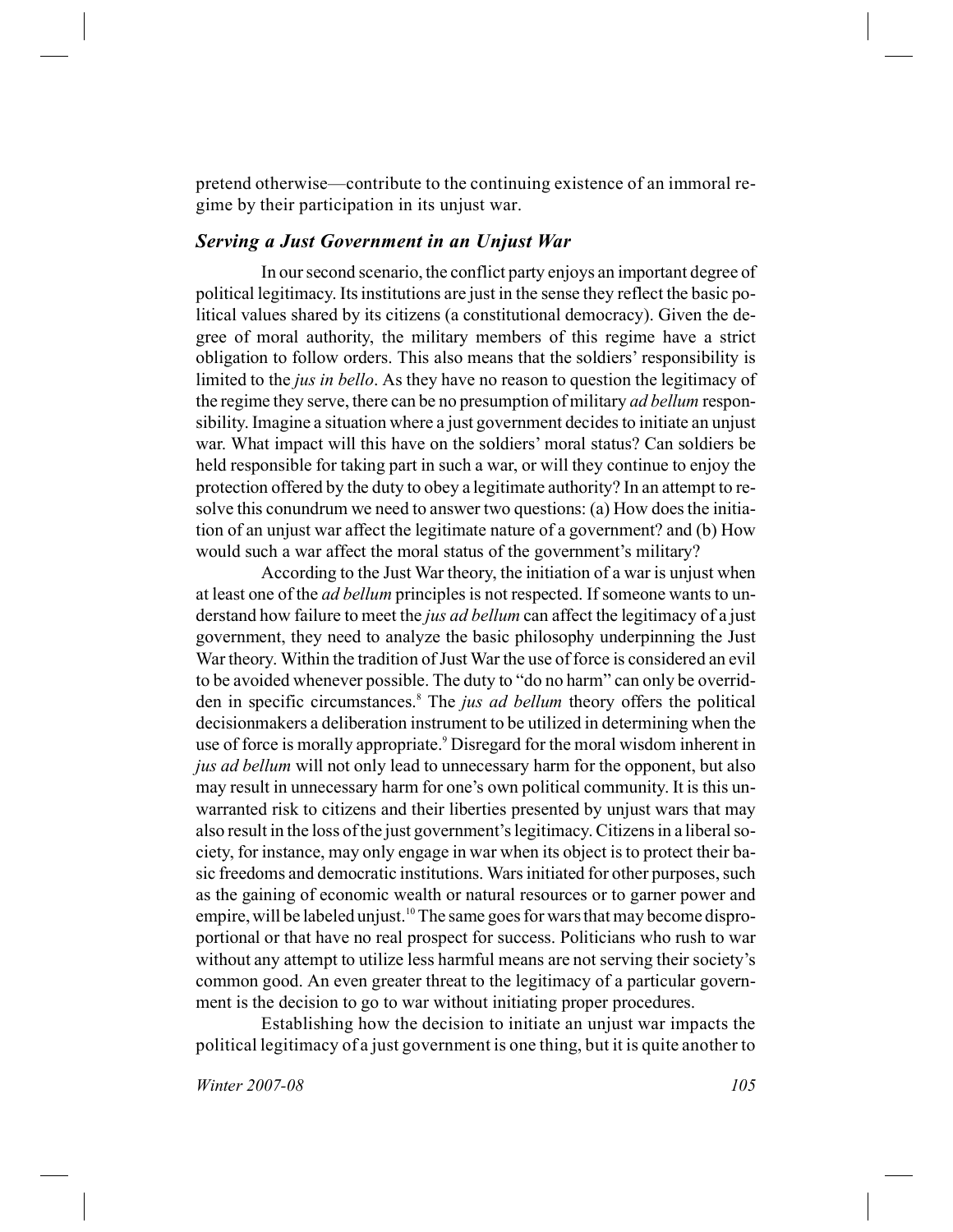assess how this act might impact the moral status of combatants. One might argue that the loss of political legitimacy as the result of initiating an unjust war exempts the military from their duty to obey political orders. In reality, however, the situation is a bit more complicated. In the unjust regime scenario, the presumption of military *ad bellum* responsibility was plausible because of the blatant nature of the political regime's immorality. It was, except for the rather theoretical case of the indoctrinated and isolated soldiers, hard not to be aware of the government's injustice. This second scenario is not as clear cut. In this particular instance it is not necessarily true that those participating in the war are aware of its immoral nature. Combatants will only acquire a military *ad bellum* responsibility when it can be reasonably assumed they are aware of the unjust character of the war. But how reasonable is this assumption?

One could theoretically imagine a legitimate government rushing into a war that is so blatantly unjust that it is impossible for anyone, including the soldiers who fight it, to ignore its immoral nature. In reality this "naked aggression" scenario is highly unlikely in a democratic society. This does not mean that democratic regimes never start unjust wars. When a war is initiated for reasons other than the immediate and necessary response to a foreign aggression, democratic governments will attempt to emphasize the defensive or humanitarian nature of the conflict. Often, government officials will use Just War terminology in an effort to assure democratic support. Is it reasonable to assume that the military can see through this facade? Many would argue that, excepting those military members involved in the *ad bellum* decisionmaking process, such an expectation of awareness is not reasonable.

Most of the military has little access to the information necessary for assessing the justice of a war. How would it be possible for soldiers to be certain whether or not their government is conducting a war for purely defensive reasons or executing some hidden agenda? Can combatants ever be certain that all reasonable nonmilitary means have been exhausted, or if the use of force is proportional? Because the majority of military members can never be certain of the just or unjust nature of a war, they cannot be held responsible.

Moral philosophers such as Jeff McMahan and David Rodin do not share this view. According to both McMahan and Rodin it should be obvious to any combatant that the chance of participating in an unjust war is much more likely than that of fighting in a just war.<sup>11</sup> As a war can only be just for one side, the individual soldier has less than a 50 percent chance of taking part in a just war. McMahan further argues that a combatant doesn't need reams of classified information to determine the just or unjust nature of a conflict. If a combatant is ordered to fight in a country that hasn't invaded another, this may well be an indication of an unjust war. Or, if the enemy combatants against whom a soldier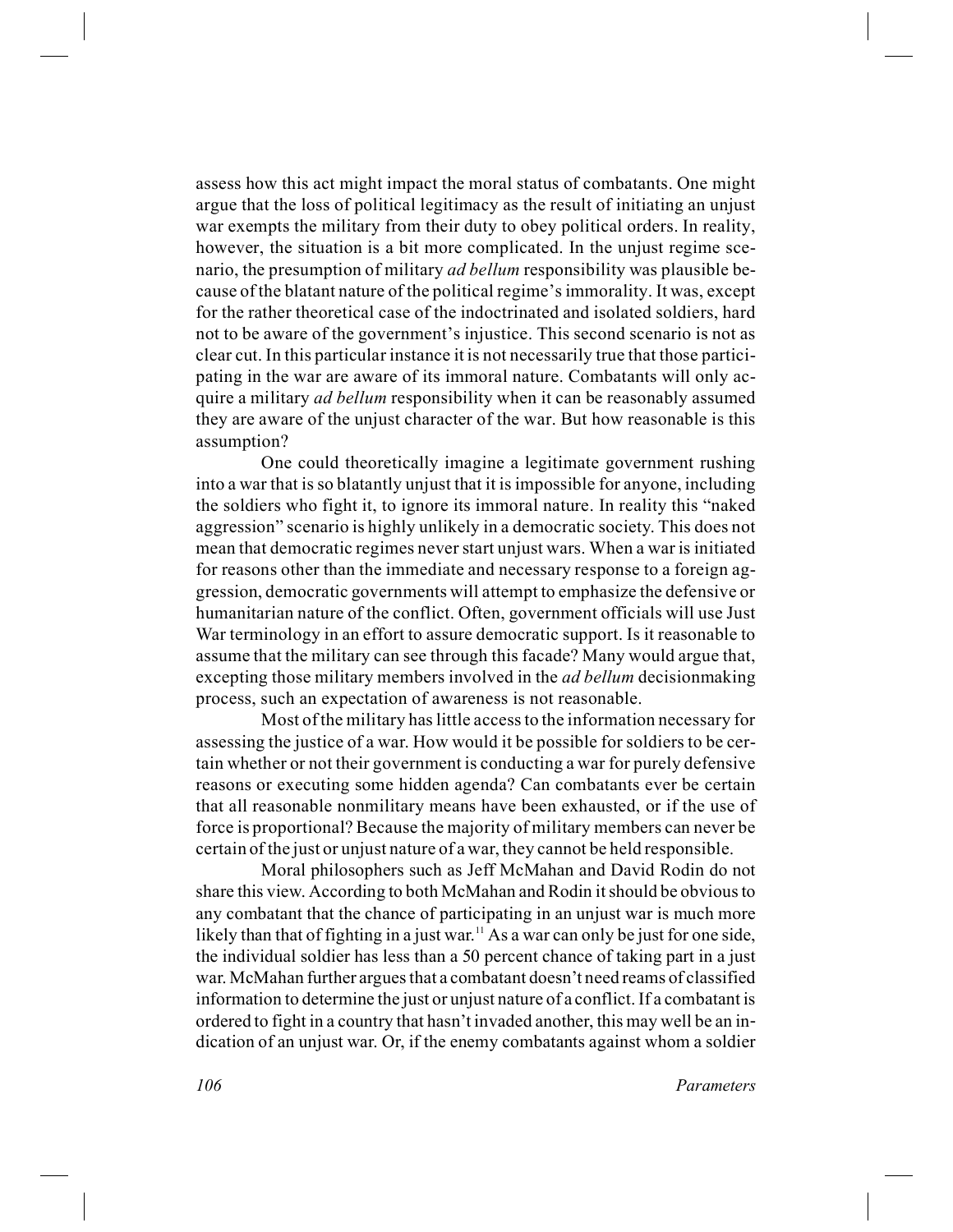is fighting clearly enjoy the support of the local populace, McMahan believes this constitutes prima facie evidence that the combatant's cause is unjust.<sup>12</sup>

Both arguments are not convincing enough, however, to justify an *ad bellum* responsibility for the combatant. The "less than 50 percent" rule certainly possesses the possibility of making the soldier aware of the probability that the war is not just. This general awareness of the war's (in) justice is not sufficient enough to hold the combatants accountable for the unjust war. One can only hope that a combatant's sensitivity regarding the relative justice of the war will generate some positive consequences for the manner in which the conflict is fought. The same holds true for McMahan's prima facie evidence. The examples he provides are simply indicators. Awar against a nation that hasn't committed any aggression is perhaps the best indication of an unjust war, but this is not always the case (think Kosovo in 1999 or Afghanistan in 2001).

According to Paul Christopher it is not necessary for individual combatants to attempt to factually assess whether a war is just or unjust. If the decision to go to war is the result of a democratic process following formal procedures, then the war has to be considered just.<sup>13</sup> This is in fact all the combatant needs to know. It is often very difficult, if not impossible, to objectively assess which side justice favors. Christopher uses the analogy of a murder trial to make this point. In most murder cases there is no way of knowing whether the person who stands trial is actually guilty. The procedures of a criminal trial are designed to ensure a just outcome. One cannot exclude, however, that sometimes an innocent person may be found guilty and the guilty set free. This is what John Rawls calls an example of imperfect procedural justice: "While there is an independent criterion for the correct outcome, there is no feasible procedure which is certain to lead to it."<sup>14</sup> An essential element of such a criminal procedure is that both sides (defense lawyer and prosecutor) have an obligation to present their case as convincingly as possible. The judge or jury will then, based on the evidence presented, determine guilt or innocence. According to Christopher an analogous process takes place within a democratic society whenever a decision on the use of military force is made. Within constitutional bodies debates will be organized and decisions finalized in accordance with formal procedures. As in the criminal trial, respect for these procedures will not necessarily yield an objectively just outcome.

Although Christopher, like Walzer, is a partisan to limiting a soldier's responsibility to that of *jus in bello*, his procedural justice argument doesn't necessarily exclude the possibility of a military *ad bellum* responsibility. It could be argued that those who execute the decision of a government that didn't properly execute the formal procedures required to go to war may be held responsible for the war. In the murder trial analogy that would be akin to an executioner being held responsible for executing a death sentence resul-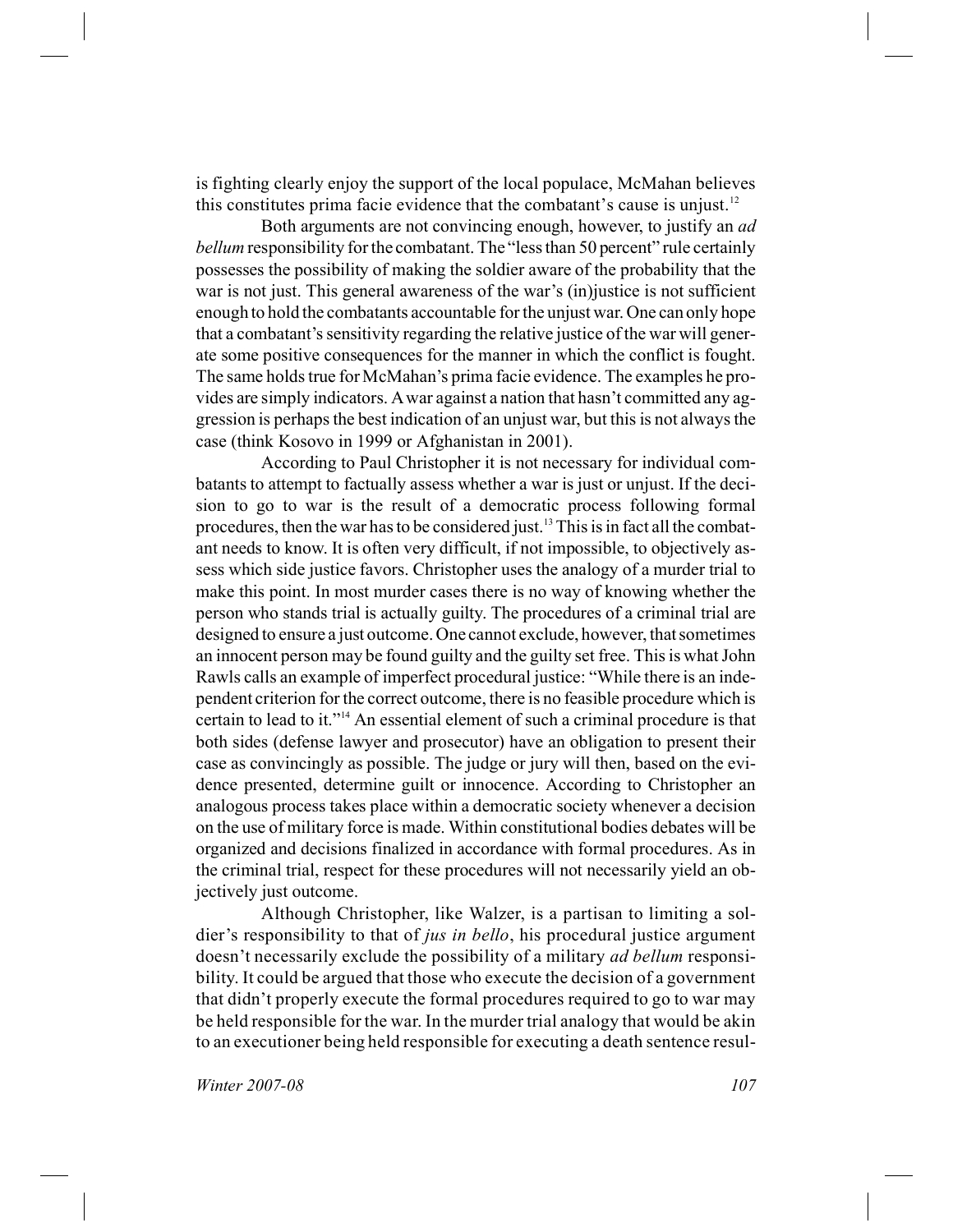tant of a flawed trial.<sup>15</sup> Again, there is the problem of presumed awareness. Except in instances where the disrespect for the formal procedures is so flagrant or so obvious, most combatants would not have the necessary legal knowledge to determine whether a decision is formally just.

There are other issues associated with Christopher's analogy.<sup>16</sup> Essential in obtaining a just outcome in a criminal trial is the adversarial nature of the process. The fact that both sides defend their case to the best of their ability permits the judge to render a decision in the full knowledge of the argument and counterargument process. One can only wonder if there is a similar adversarial aspect present in the decisionmaking process related to war. Of course, within a given country there will be those who are in favor and those who oppose the war. The opposition that really matters, however, is the potential combatants, not the political factions within each country. If the internal political debate is to attain the same adversarial level as that of a criminal trial, then we will need someone to enthusiastically defend the cause of the opposing country. Times of conflict and war are often characterized by patriotic fervor, nationalistic feelings, and intense propaganda. No politician in their right mind will feel the urge to defend the enemy's cause simply to ensure a fair debate. Such an act would probably be interpreted as downright treason. Another key fact is that within the internal debates related to going to war there is no impartial judge. In the end, the political faction that succeeds in obtaining a majority will have its way.<sup>17</sup>

One might regret the fact that because of these various factors a formally just war is probably not as just as we believe. This is, however, how democratic societies function. Christopher is certainly correct when he says that it would be profoundly arrogant for the military to question the morality of a decision to go to war when that decision has been made in a democratic fashion.<sup>18</sup> According *ad bellum* responsibility to the military in such a scenario would amount to saying that the military man is morally superior to the political man.

#### *Conclusion*

Can combatants ever be blamed for unjust wars in which they participate? This question reflects the complexity of the moral duality of war. Philosophers such as Walzer and Christopher argue that soldiers can never be held responsible for the justice of the war. The war in which they participate is not their war, but is, as Jean-Jacques Rousseau remarked, a relationship between the political entities to which they belong.<sup>19</sup> Combatants are, in this view, moral equals. Others will argue against this traditional position. For those like McMahan, combatants cannot escape the moral consequences of their participation in an unjust war. His view is straightforward: Those who fight in a just war are just combatants, while those who fight in a war that is unjust are unjust combatants.<sup>20</sup> For that reason alone they cannot be moral equals.